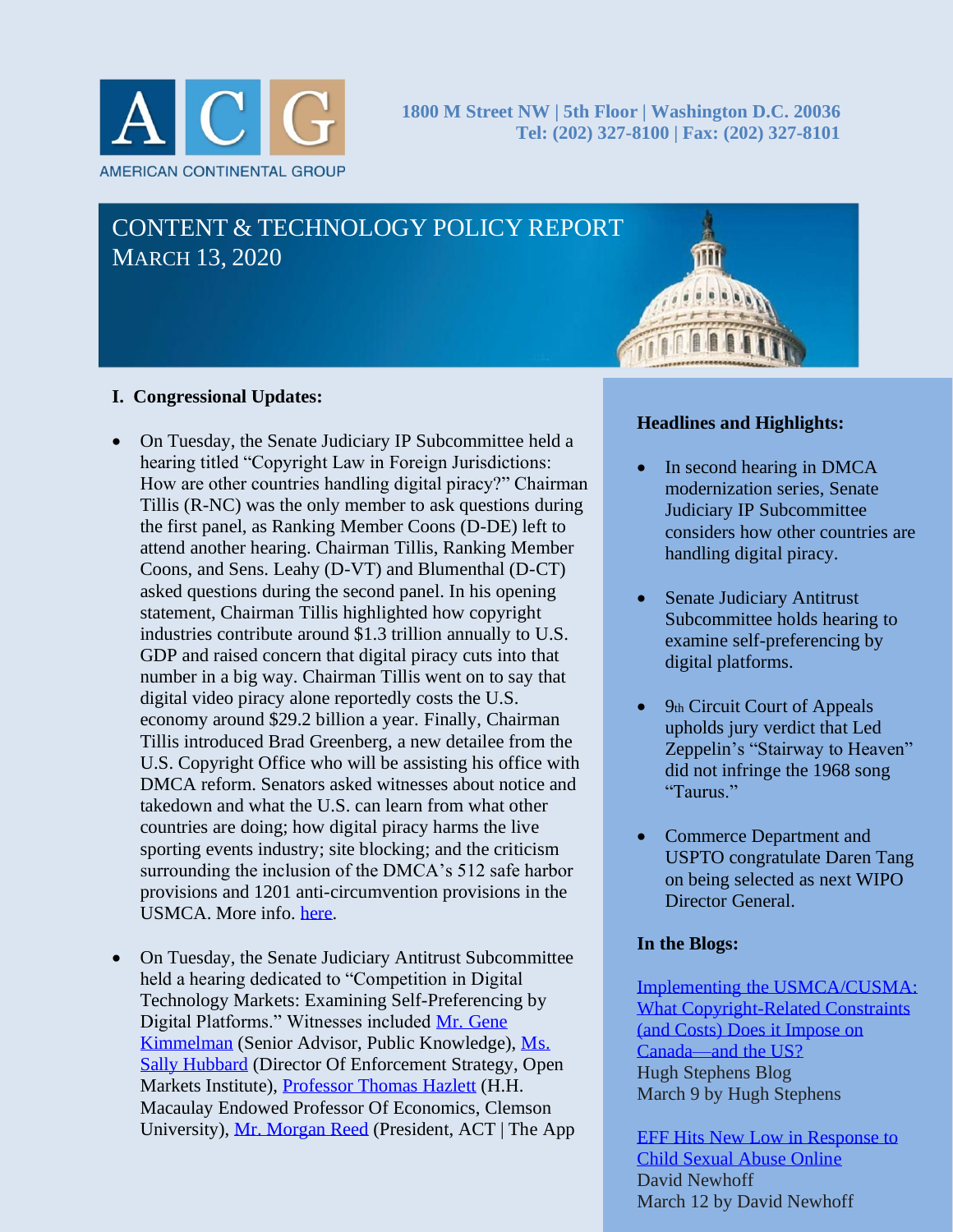Association), and [Mr. Luther Lowe](https://www.judiciary.senate.gov/imo/media/doc/Lowe%20Testimony.pdf) (Senior Vice President, Public Policy, Yelp Inc.). The discussion focused on tech platforms using the tactic of self-preferencing, in which a platform uses dominance in one area to leverage its other products or services, even if these products or services are not a consumer's best option. For instance, members and witnesses highlighted Google's use of Google Search to promote results from its shopping, advertising, mapping, and local review services, rather than competitors' results. Of note, Subcommittee Chairman Mike Lee (R-UT) said he is interested in holding a separate hearing on online platforms' use of self-preferencing in the online ad market. Sens. Amy Klobuchar (D-MN) and Blumenthal touted their [newly-introduced](https://www.klobuchar.senate.gov/public/index.cfm/2020/3/klobuchar-introduces-legislation-to-deter-anticompetitive-abuses) *Anticompetitive Exclusionary Conduct Prevention (AECP) Act*, which seeks to respond to anticompetitive behavior by Google and other big tech companies. Sens. Josh Hawley (R-MO) and Blumenthal also referenced a [joint](https://www.hawley.senate.gov/sites/default/files/2020-03/Hawley-Letter-DOJ-Tech-Investigation-Search.pdf)  [letter](https://www.hawley.senate.gov/sites/default/files/2020-03/Hawley-Letter-DOJ-Tech-Investigation-Search.pdf) they sent to the Department of Justice (DOJ) on Tuesday urging it to narrowly focus its Google antitrust investigation on the company's advertising business. More info. [here.](https://www.judiciary.senate.gov/meetings/competition-in-digital-technology-markets-examining-self-preferencing-by-digital-platforms)

• On Wednesday, the Senate Judiciary Committee held a [hearing](https://www.judiciary.senate.gov/meetings/the-earn-it-act-holding-the-tech-industry-accountable-in-the-fight-against-online-child-sexual-exploitation) to consider the *[Eliminating](https://www.judiciary.senate.gov/imo/media/doc/OLL20160.pdf)  [Abusive and Rampant Neglect of Interactive Technologies \(EARN IT\) Act](https://www.judiciary.senate.gov/imo/media/doc/OLL20160.pdf)*, which Chairman Lindsey Graham (R-SC) and Senator Blumenthal introduced late last week alongside Ranking Member Dianne Feinstein (D-CA) and Senator Josh Hawley. The bill amends Section 230 of the Communications Decency Act (CDA) to allow companies to "earn" their liability protection for violations of laws related to child sexual abuse material. It also establishes a National Commission on Online Child Sexual Exploitation Prevention, consisting of the heads of the DOJ, Department of Homeland Security (DHS), and the Federal Trade Commission (FTC), among others, to recommend best practices related to identifying and reporting online child sexual exploitation. Sens. Kevin Cramer (R-ND), Doug Jones (D-AL), Joni Ernst (R-IA), Bob Casey (D-PA), Sheldon Whitehouse (D-RI), and Dick Durbin (D-IL) also signed onto the bill. Of note, Senator John Kennedy (R-LA) announced during the hearing that he plans to cosponsor the legislation. The National Center for Missing & Exploited Children [\(NCMEC\)](https://www.judiciary.senate.gov/imo/media/doc/Shehan%20Testimony.pdf) and [Match Group](https://www.judiciary.senate.gov/imo/media/doc/Sine%20Testimony.pdf) were supportive of the *EARN IT Act*, the [Internet Association](https://www.judiciary.senate.gov/imo/media/doc/Banker%20Testimony.pdf) (IA) was critical of the bill, and [Professor Leary](https://www.judiciary.senate.gov/imo/media/doc/Leary%20Testimony.pdf) (Catholic University of America, Columbus School of Law) did not take an official stance. Members of the Committee challenged IA's claims that the bill would threaten end-to-end encryption or undermine the efforts of law enforcement to hold bad actors accountable. In the beginning of the Q&A segment, Chairman Graham said that he does not buy IA's claims that the tech ecosystem cares about this problem. "All they care about is not getting sued," he exclaimed.

### **II. Judicial Updates:**

- On Monday, delivering a big win for Led Zeppelin in the "Stairway to Heaven" copyright battle, the 9th Circuit Court of Appeals upheld a 2016 jury verdict finding the song did not infringe the 1968 song "Taurus." Of note, the appeals court elected to ditch the so-called "inverse ratio rule," under which the higher degree of access to a work, the lower the bar for proving substantial similarity. The court claims that the idea of "access" has become diluted in the digital age, as millions of works are readily available on Netflix, YouTube, and Spotify. Read more [here](https://www.documentcloud.org/documents/6801621-Stairway.html) and [here.](https://variety.com/2020/music/news/led-zeppelin-stairway-to-heaven-copyright-lawsuit-1203527581/)
- On Tuesday, the U.S. Court of Appeals for the DC Circuit held oral arguments on Amazon, Google, Pandora, and Spotify's appeal to overturn the Copyright Royalty Board's (CRB) 2018 decision to raise by 44% the royalties paid to songwriters by streaming services. Judges Merrick B. Garland, Patricia A. Millett, and Karen LeCraft Henderson presided over the hearing. Notably, Apple Music, the world's second largest music streaming service, did not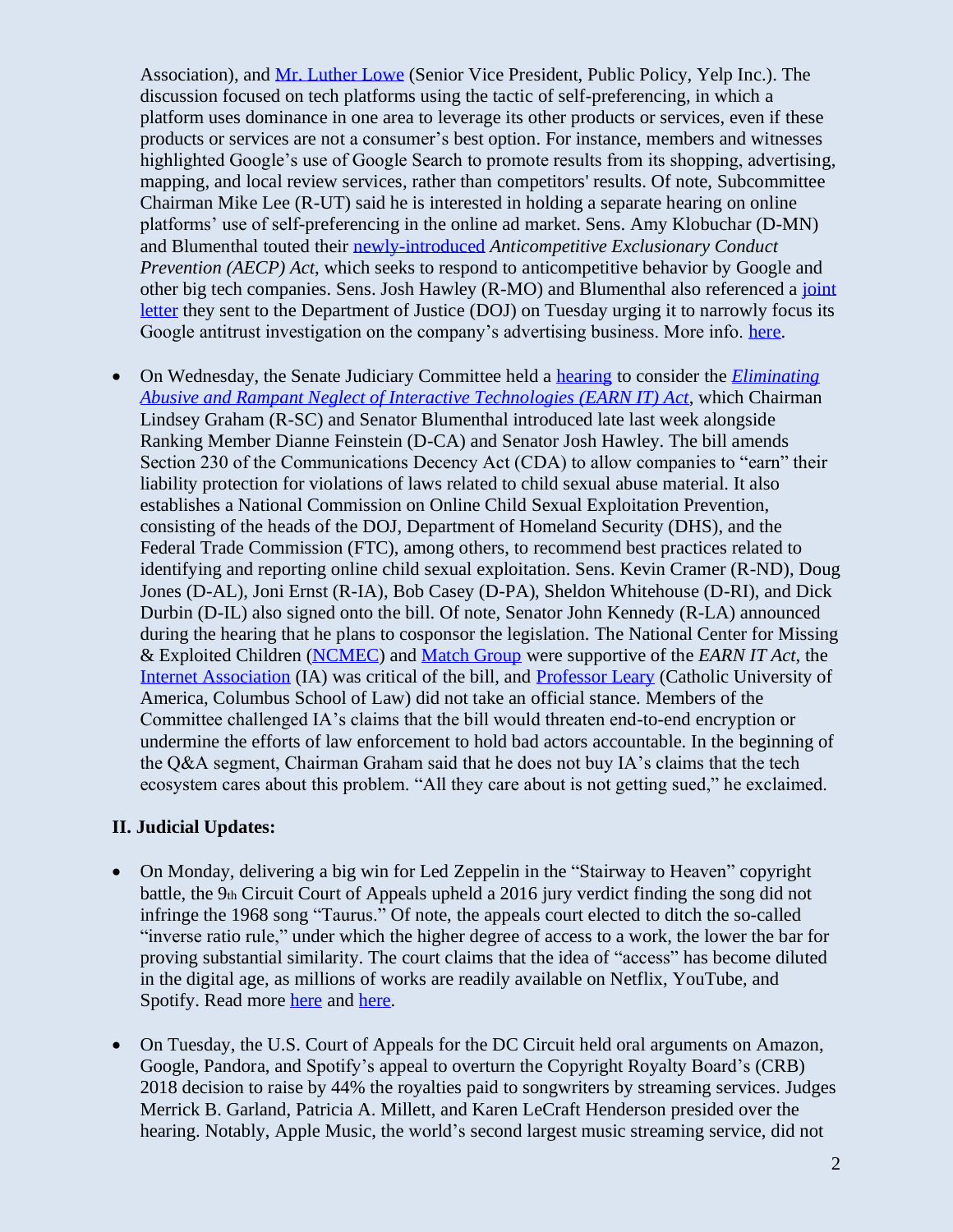intervene in this case. Counsel for the streaming services argued that the CRB used an unsupported model to determine rates that no party had the opportunity to address or rebut. Furthermore, counsel for the streaming services argued that the CRB did not factor in the record labels' "oligopolistic" position in the market. Counsel defending the CRB argued that the streaming services are engaged in competition for market share and are driving down costs to attract customers. The result of this, she said, is that copyright owners "walk away with less money." Counsel representing the CRB defended its rate determination, arguing that it provided songwriters with a fair share and any lower rate would constitute an "unwarranted subsidy to services at the expense of songwriters." George [Johnson,](https://www.protocol.com/songwriter-goes-after-streaming-royalties) an independent songwriter representing himself, argued for the court to convince the CRB to adjust for inflation the decades old royalty rate of 9.1 cents to about 50 cents. Johnson argued that current royalty rate, along with the concept of limited download, has "decimated" songwriters and has created a system that amounts to songwriters "giving away" their work for "free." While not a party in this matter, National Music Publishers' Association David Israelite called the streaming services' appeal "backroom attempts to slash songwriters' royalties through the court system" in a *[Billboard](https://www.billboard.com/articles/business/9330522/nmpa-david-israelite-guest-oped-spotify-amazon-court-royalties?fbclid=IwAR2keoXAn0R5e840FEavA6TiKPj4x0HMWd4es0fLkSsFurg1mJOfSUMmylA)* Op-Ed. The Songwriters Guild of America released a statement against the actions of streaming services calling it an attempt to "destroy the earning capacities of music creators purely in favor of the companies' short-sighted, unbridled profit." Read more [here.](https://variety.com/2020/music/news/spotify-amazon-songwriter-royalties-court-appeals-1203528044/)

### **III. Administration Updates:**

- All Library of Congress buildings, which includes the U.S. Copyright Office, will be closed until Wednesday, April 1 $_{\text{st}}$ , at 8:30 a.m. ET to reduce the risk of transmitting COVID-19 coronavirus. Users of Copyright Office services are encouraged to submit their applications online, browse FAQs, and submit emails with questions through copyright.gov. The Copyright Royalty Board (CRB) also will not be receiving courier deliveries during this period and members of the public should file all documents through eCRB. More info. [here](https://app.crb.gov/) and [here.](https://www.loc.gov/about/pandemic-information/for-public/)
- On Monday, the Department of Commerce and the U.S. Patent and Trademark Office issued a joint statement congratulating Daren Tang, Singapore's Chief Executive of Intellectual Property, on his election to the post of Director General for the World Intellectual Property Organization (WIPO). Both Secretary of Commerce Wilbur Ross and USPTO Director Andrei Iancu lauded the nomination. Secretary Ross called his appointment "good news for the global economy." Director Iancu expressed enthusiasm on collaborating with Mr. Tang to "enhance multilateral cooperation and build consensus on IP issues." Read the statement [here.](https://www.uspto.gov/about-us/news-updates/statement-us-secretary-commerce-wilbur-l-ross-and-uspto-director-andrei-iancu)

### **IV. International Updates:**

• The Office of the United States Trade Representative (USTR) is expected to officially notify Congress of its intent to negotiate a comprehensive free trade deal with Kenya as soon as this week. According to *POLITICO*, Lighthizer met with members of the House Ways & Means Committee on Wednesday to discuss the administration's plans to pursue a trade deal with the Kenyan government. President Trump [announced](https://ustr.gov/about-us/policy-offices/press-office/press-releases/2020/february/president-trump-announces-intent-negotiate-trade-agreement-kenya) his intention to seek a trade agreement with Kenya after meeting with President Uhuru Kenyatta last month, but the Trade Promotion Authority (TPA) requires the U.S. to notify Congress in writing 90 days before it officially convenes trade talks. Read more [here.](https://subscriber.politicopro.com/article/2020/03/lighthizer-set-to-notify-congress-of-us-kenya-trade-talks-1890867)